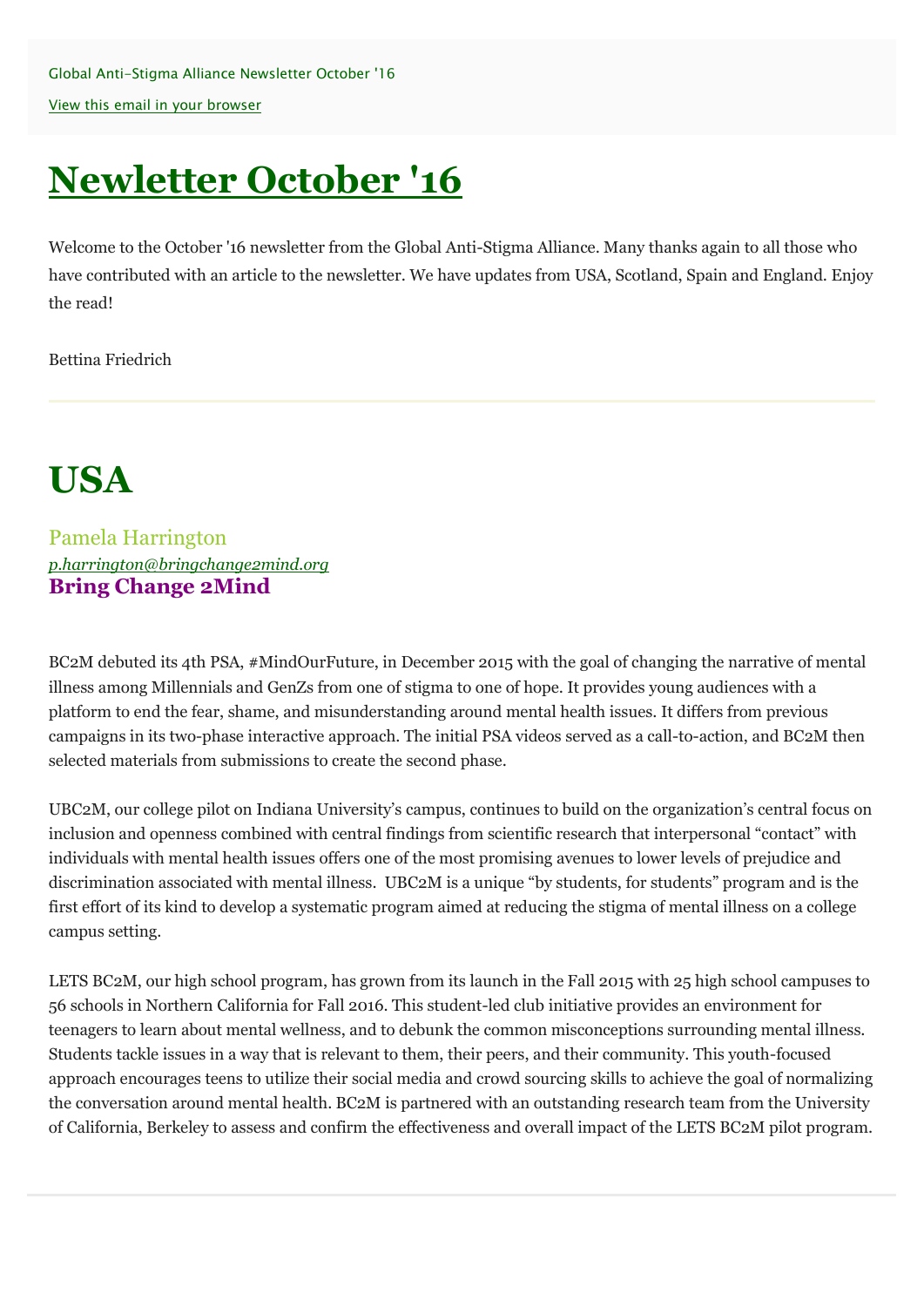### Eduardo Vega *[eduardo@mentalhealthsf.org](mailto:p.harrington@bringchange2mind.org)* **Mental Health Association of San Francisco**

In the US, the national Destination Dignity! Project has built off of learnings of the Global Alliance to create a framework for national change. On August 15, 2016 the inaugural Destination Dignity Summit convened international and US leadership in health, consumer rights and stigma change to discuss priorities related to a US national strategy, and coordination for accomplishment of substantive change in social health areas including unemployment, incarceration, homelessness and suicide. Members of the steering committee of the Global alliance Rebecca Palpant of the Carter Center Mental Health Program, Destination Dignity! Chair Eduardo Vega and Michael Pietrus of Canada's Mental Health Commission spearheaded crucial conversations that were joined by Bernice Pescosolido, the Wold Health Organization/Pan American Health Division, the Satcher Institute for Health Leadership and Temple University among others.

By focusing on a recently recently report of the US National Academies of Science, and a growing national presence for grassroots advocacy Destination Dignity! to targeting structural stigma in particular in the context of human rights and the concept of Dignity as the opposite of stigma. Building on this, the second annual Destination Dignity! Rally and March will bring many voices together on World Mental Health Day, October 10, 2016 at the US national Capitol in Washington DC to call for support and an end to the legacy of stigma in America.

## **SPAIN**

Angel Luis Mena & Pablo Garcia-Cubillana *[Pablo.garcia-cubillana.sspa@juntadeandalucia.es](mailto:Pablo.garcia-cubillana.sspa@juntadeandalucia.es)* **Andalusia Strategy 1in4**

### **Spanish Award for the Andalusian Guide of Advanced Directives in Mental Health**

The Project 'Guide of Advanced Directives in Mental Health', developed by the Andalusian Human Rights and Mental Health group, has been awarded by the Fundación Manantial. It is a national award which recognizes "people and institutions working to improve the quality of life of people with mental health problems, to create job opportunities and to help tackling stigma and discrimination".

The Andalusian Human Rights and Mental Health group works together with the Andalusian Strategy 1in4 to raise awareness and reduce social stigma and self-stigma, under the guidelines of the Andalusian Comprehensive Mental Health Plan. These last years the work done in Andalusia to advocate human rights in the community and in the social and health services (including mental health services) is receiving appraisal and a growing interest in other regions of Spain.

The guide provides tools and advice to register the advanced directives in situations such as who to call and/or would be the representative in case of a crisis or the preferences about treatments, therapies, medication, diets or care in general when the capacity of the person with mental health problems is limited.

The Andalusian Human Rights and Mental Health group is formed by people with mental health problems and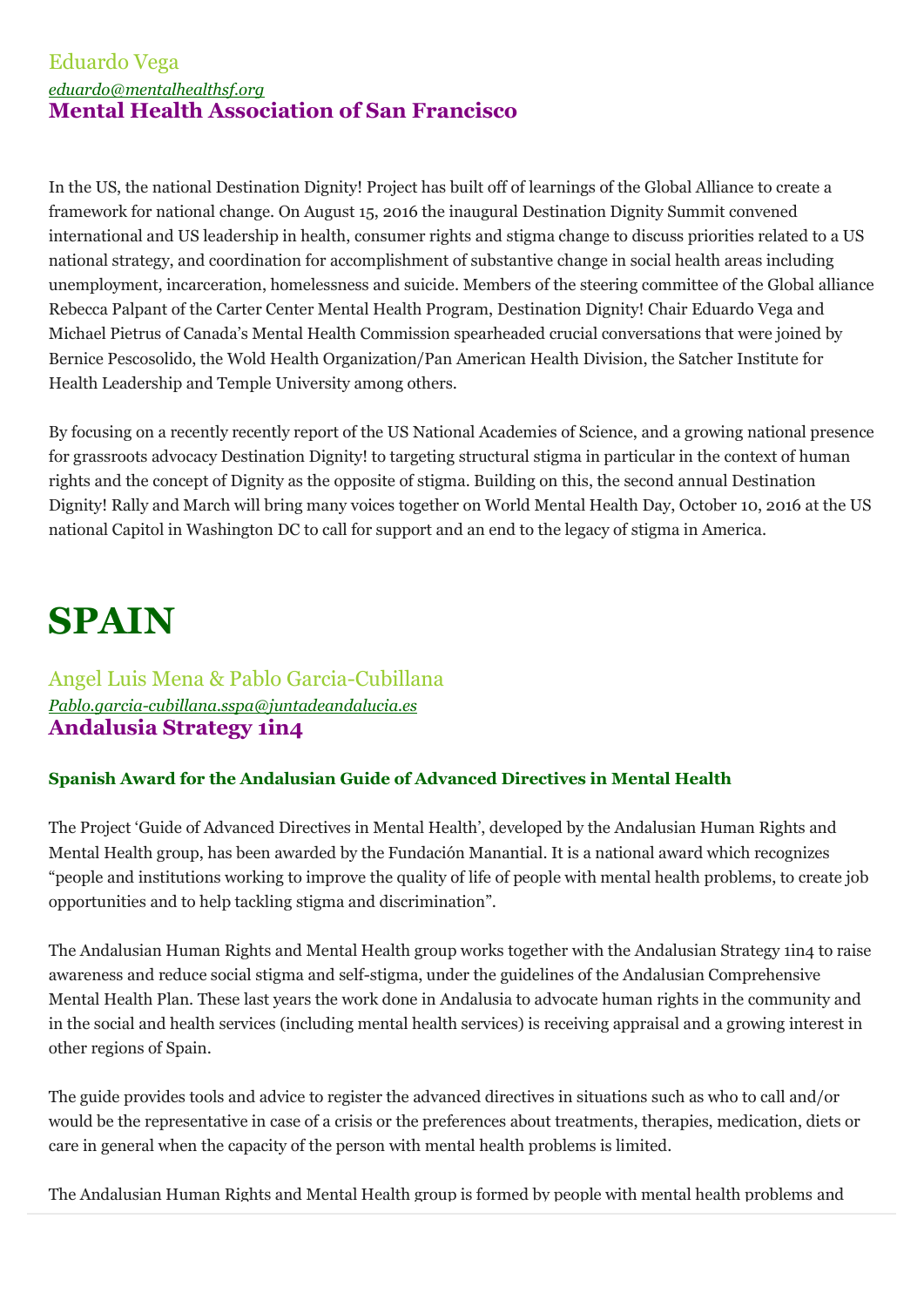their relatives, professionals from Justice and from the Andalusian Public Health System.

Link to the guide: [http://www.1decada4.es/course/view.php?id=42](http://time-to-change.us3.list-manage2.com/track/click?u=16552c7ea14c96374c3f9859c&id=395f1745a0&e=6c3997dc93)

### Dr. Maria Nieves Martinez-Hidalgo *[presidenta@fundacioncatellpsicologos.org](mailto:presidenta@fundacioncatellpsicologos.org)* **Soycomotu**

### **The Cattell Psychologists Foundation launches the third edition of the Program # SOYCOMOTU® (I´m like you)**

With this program two strategies to combat stigma are covered: Education and Contact. **The #Soycomotu Education Program** has been implemented in the previous two editions, in 48 schools for teachers (556) and students aged 7-19 years (13.050) with a total of 1.500 hours of intervention. Its main objective is to reduce stigma towards peers with mental health problems (MHP), preventing the development of self-stigma and consequent impairment of self-esteem. Another important goal is to prevent the onset and subsequent worsening of MHP favoring self-knowledge, social support and request of professional help, and early diagnosis. Through games and interactive dynamics performed in the classroom, knowledge of mental health science and values such as empathy, respect and cooperation with others are conveyed preventing the development of bulling attitudes and behaviors towards peers with MHP or disabilities.

**The #Soycomotu Contact Program** offers workshops about Social Participation, Art and Creativity that enhance the interaction between people with and without MHP in weekly sessions of two hours. In the already held two editions 197 people have participated. The main goals of this program are training and contributing to the elimination prejudices that isolate people with MHP, encouraging their participation and social and labor inclusion. It is our desire that people who perform such free and annual workshops stimulate their desire to expand knowledge, discover a vocation or special interest in a particular subject and expand their social support networks so that the decrease in self-stigma as well as the increase in self-esteem and confidence in oneself and in others are facilitated.

**The Research and Development Department** assesses the effectiveness of both programs that have proven their usefulness and impact, presenting their results through scientific communications at the XXVI National Conference of the Spanish Association of Neuropsychiatry.

## **SCOTLAND**

Nick Jedrzejewski *[nick.jedrzejewski@seemescotland.org](mailto:nick.jedrzejewski@seemescotland.org)* **See Me Scotland**

### **My unfiltered life**

In the last few months See Me has been encouraging people to share their real lives online, to show people that it is okay not to be okay, with our first ever Instagram campaign, #myunfilteredlife. Instagram is a unique social media in many ways, but it's one where a quick scroll through and you will find a world shown through rose tinted glasses. That is great, there isn't anything wrong in showing off a bit of what makes us happy. But although it's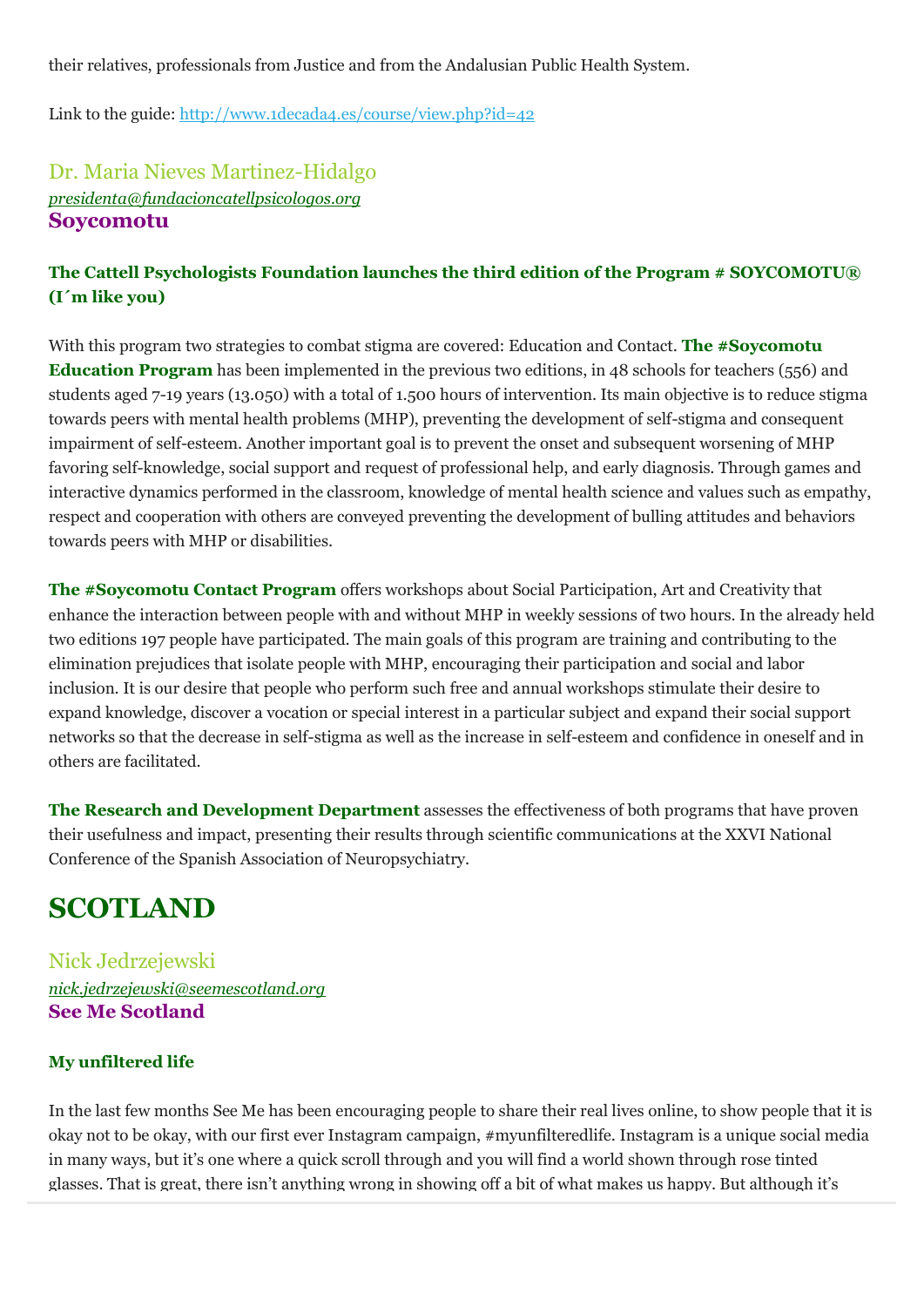important to share the things in life that make us smile, we really think that showing the difficult side of life can be good too. Why? Because we're not encouraged to speak about how we truly feel, especially if we aren't feeling good.

Somewhere between 25% and 30% of us will experience a mental health problem this year, but many people keep it hidden for fear of stigma and discrimination. To reassure people they can speak out we encouraged people to post a picture online of the everyday, mundane or difficult experiences in their life, to counter the millions of pictures of apparent "perfect lives" that are posted every day.

So far fashion bloggers have posted photos in pyjamas, food bloggers have put up pictures of burnt meals and photographers have posted the outtakes from their photo reels. Others have shared images of their medication, when they are experiencing panic attacks or pictures which reveal everyday struggles, such as food for those who have experienced eating disorders.

We're in awe of the people who have opened up about their [#myunfilteredlife](http://time-to-change.us3.list-manage.com/track/click?u=16552c7ea14c96374c3f9859c&id=aa335bb1d1&e=6c3997dc93) with posts that are honest, raw and moving. They have reached out to others in a way that I'm sure they couldn't have hoped for when they started sharing. People are instinctively supporting each other online when they see someone is going through a difficult time, which is great to see. If you want to get involved share your picture on social media using #myunfilteredlife.

## **ENGLAND**

Louise Penman *[l.penman@time-to-change.org](mailto:l.penman@time-to-change.org)* **Time To Change**

### **Continued investment to change the way everyone thinks and acts about mental health problems in England**

Time to Change is set to continue thanks to a £20 million investment from Department of Health, Comic Relief and Big Lottery Fund. This will fund the third phase of the campaign, until 2021.

During this time Time to Change will deliver harder hitting campaigns to reach audiences who have not yet engaged to improve their attitudes and encourage them to be open to mental health. This includes men and lower socio-economic groups.

Work to target young people and their parents will also continue, as well as activity in schools. People who experience mental health problems will be supported to challenge stigma and discrimination. Hundreds more organisations will be supported to transform their policies and practices around mental health.

#### **Time to Change hubs**

A key part of Time to Change over the next five years will be the development of local Time to Change hubs. These will be established with Health and Wellbeing Boards, Local Authorities and voluntary sector organisations across the country to develop local-led anti-stigma campaigns.

Over the next five years, 16 hubs will be set up across England, with the first four appointed in 2016/17. For many partners, improving the health and wellbeing of their local communities will be a strategic priority and supporting people to open up to mental health problems, is the first step.

Having a resilient community that is open to mental health means less stress on mental health services in the long term, lower sickness rates from work due to work related stress, and fewer people receiving help in crisis.

#### **Time to Talk Day 2017**